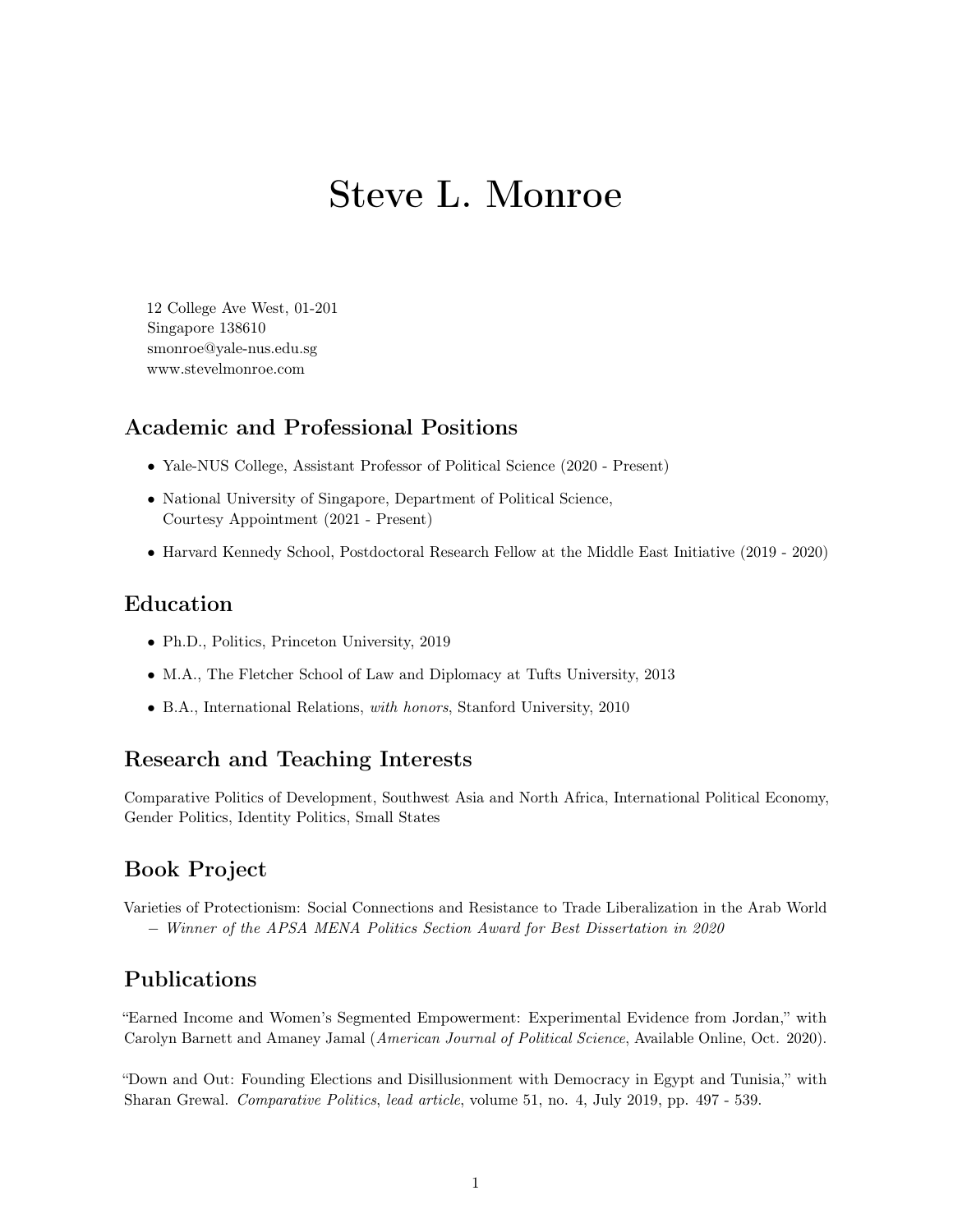"Boundaries of Protectionism: Ethnic Politics and Crony Capitalism in Jordan," in Crony Capitalism in the Middle East, ed. Ishac Diwan, Adeel Malik and Izak Atiyas. Oxford University Press, 2019, pp. 263 - 288.

"No Arab Bourgeoisie, No Democracy? The Entrepreneurial Middle Class and Democratic Attitudes since the Arab Spring," with Nimah Mazaheri. Comparative Politics, volume 50, no. 4, July 2018, pp. 523 - 550.

"Salafis in Parliament: Democratic Attitudes and Party Politics in the Gulf," Middle East Journal, lead article, volume 66, no. 3, Summer 2012, pp. 409 - 424.

# Works in Progress

"Insecurity and Support for Female Leadership in Conflict-Prone States: Evidence from Afghanistan," with Jasmine Bhatia (Under Review).

"The Blessings of Scarcity: The Institutional Underpinnings of Small States' Prosperity," with Muhammad Bin Khalid\* and Jonathan Fu.[∗](#page-0-0)

"In the Shadows? Informal Enterprise in Non-Democracies," with Kristin Fabbe and Allison Hartnett.

# Online Commentary

Scottish Independence: How Do Small Economies Fare?, with Marlene Jugl, *Economics Observatory*, May. 18, 2022,

<https://www.economicsobservatory.com/scottish-independence-how-do-other-small-economies-fare>

What Small States can Learn From the Gulf - and vice versa, *Economic Research Forum (ERF) Policy* Portal Forum, Mar. 22, 2022,

<https://theforum.erf.org.eg/2022/03/22/small-states-can-learn-gulf-vice-versa/>

Practicing Islam in Egypt, Consociational Power Sharing, and Women's Segmented Empowerment in Jordan, with Carolyn Barnett, POMEPS Podcast (S.10, Ep. 3), Starts at 11:36, Jan. 22, 2021, [https://](https://pomeps.org/practicing-islam-in-egypt-a-conversation-with-aaron-rock-singer-s-10-ep-3) [pomeps.org/practicing-islam-in-egypt-a-conversation-with-aaron-rock-singer-s-10-ep-3](https://pomeps.org/practicing-islam-in-egypt-a-conversation-with-aaron-rock-singer-s-10-ep-3)

Remote Work and Women's Employment in MENA: Opportunity or Pitfall?, with Carolyn Barnett and Amaney Jamal, Economic Research Forum (ERF) Policy Portal Forum, Dec. 15, 2020, [https://theforum.](https://theforum.erf.org.eg/2020/12/15/remote-work-womens-employment-mena-opportunity-pitfall/) [erf.org.eg/2020/12/15/remote-work-womens-employment-mena-opportunity-pitfall/](https://theforum.erf.org.eg/2020/12/15/remote-work-womens-employment-mena-opportunity-pitfall/)

Public Sector Employment in MENA: A Comparison with World Indicators, Economic Research Forum (ERF) Policy Portal Forum, Aug. 31, 2020, [https://theforum.erf.org.eg/2020/08/31/](https://theforum.erf.org.eg/2020/08/31/public-sector-employment-mena-comparison-world-indicators/) [public-sector-employment-mena-comparison-world-indicators/](https://theforum.erf.org.eg/2020/08/31/public-sector-employment-mena-comparison-world-indicators/)

## Talks and Conference Presentations

Workshop: Post-Pandemic Inclusive Economic Recovery in the Middle East and North Africa

− The Hollings Center for International Dialogue, Istanbul, Turkey, 2022.

<sup>∗</sup>Undergraduate Student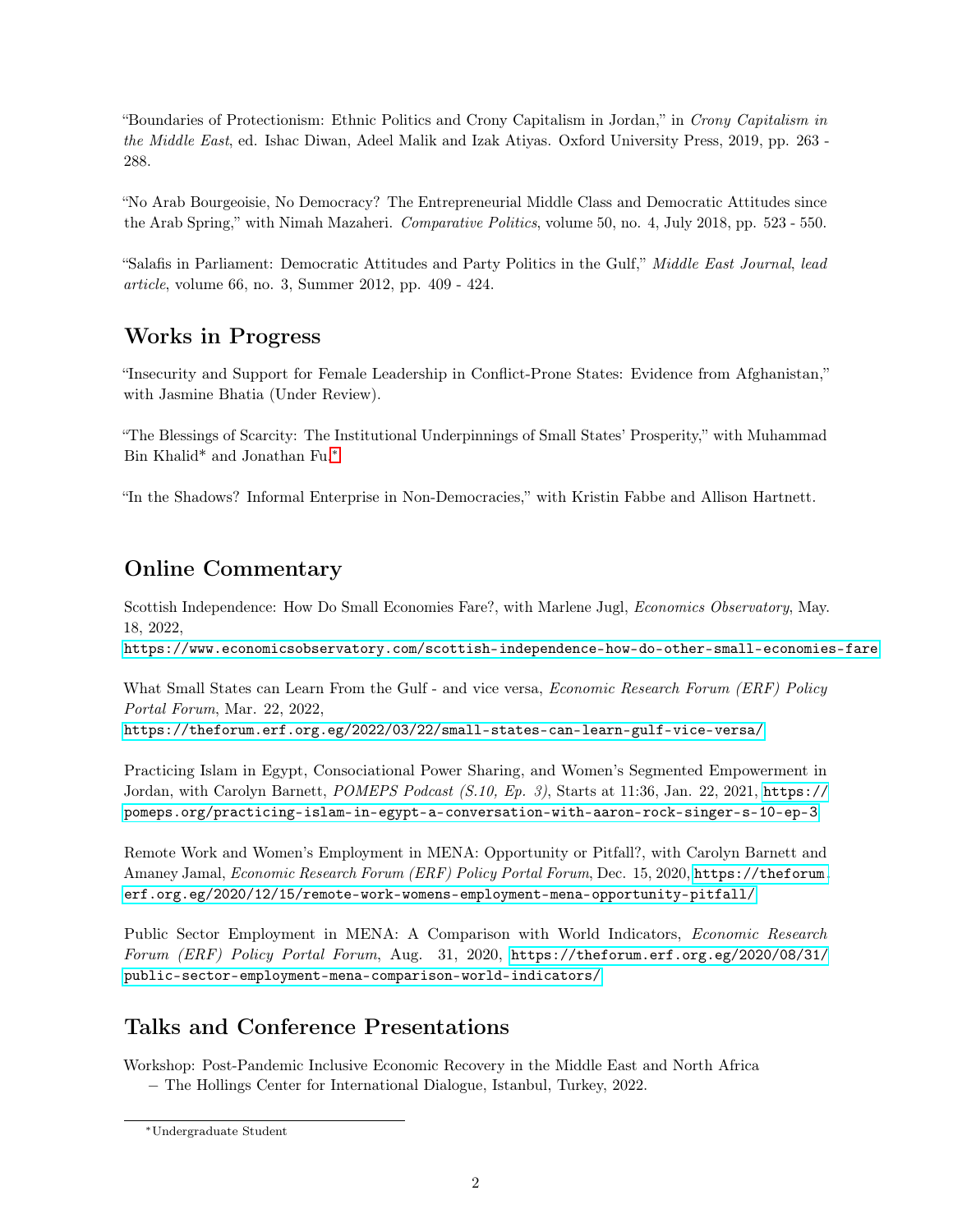"The Blessings of Scarcity: The Institutional Underpinnings of Small States' Prosperity."

- − Yale-NUS College Global Affairs Working Paper Series, Singapore, 2022.
- − Midwest Political Science Association Annual Meeting, Chicago, Il, 2022.

"Insecurity and Support for Female Leadership in Conflict-Prone States: Evidence from Afghanistan." − AALIMS-Princeton Conference, Princeton, NJ, 2022.

- − Yale-NUS College Global Affairs Working Paper Series, Singapore, 2021.
- − Annual Meeting of the American Political Science Association, 2021.
- − Center for Experimental Social Sciences (CESS), Nuffield College Oxford (Virtual), 2021.

"Varieties of Protectionism Book Workshop."

− Hosted by Yale-NUS College, (Virtual), 2021.

"Ethnic Connections and Tariff Liberalization: Evidence from Jordan."

− Singapore Political Economy Seminar, Singapore, 2021.

"Business and the State in Developing Economies", Panel Organizer and Discussant.

− Annual Meeting of the American Political Science Association, 2020.

## Teaching

International Development (Fall 2021)

International Political Economy, Independent Study (Fall 2021)

Research Methods in the Social Sciences (Spring 2021, Spring 2022)

Southwest Asia and North Africa: Politics and Societies (Spring 2021, Fall 2021)

### Service

Best Dissertation Committee - APSA MENA Politics Section (Spring 2022) Singapore Political Economy Group Seminar Series (Co-organizer) (2021-2022) Global Affairs Working Paper Series (Organizer) (2021-2022) Job Search Committee - Global Affairs Assistant Professor IPE and Global Governance (Fall 2020)

#### Awards and Grants

APSA MENA Politics Section Award for Best Dissertation in MENA Politics, 2020 Bobst Center Fall Dissertation Grant (5,000 USD), 2017 Bobst Center Summer Dissertation Grant (5,000 USD), 2016 Princeton Institute for International and Regional Studies (PIIRS) Language Grant, 2015 POMEPS TRE Summer Research Grant, 2015 FLAS Summer Grant Recipient, 2014 PIIRS, Language Grant, 2014 Charles S. 05 and Margaret D. Fayerweather Graduate Fellow in Politics, AY2013-2014